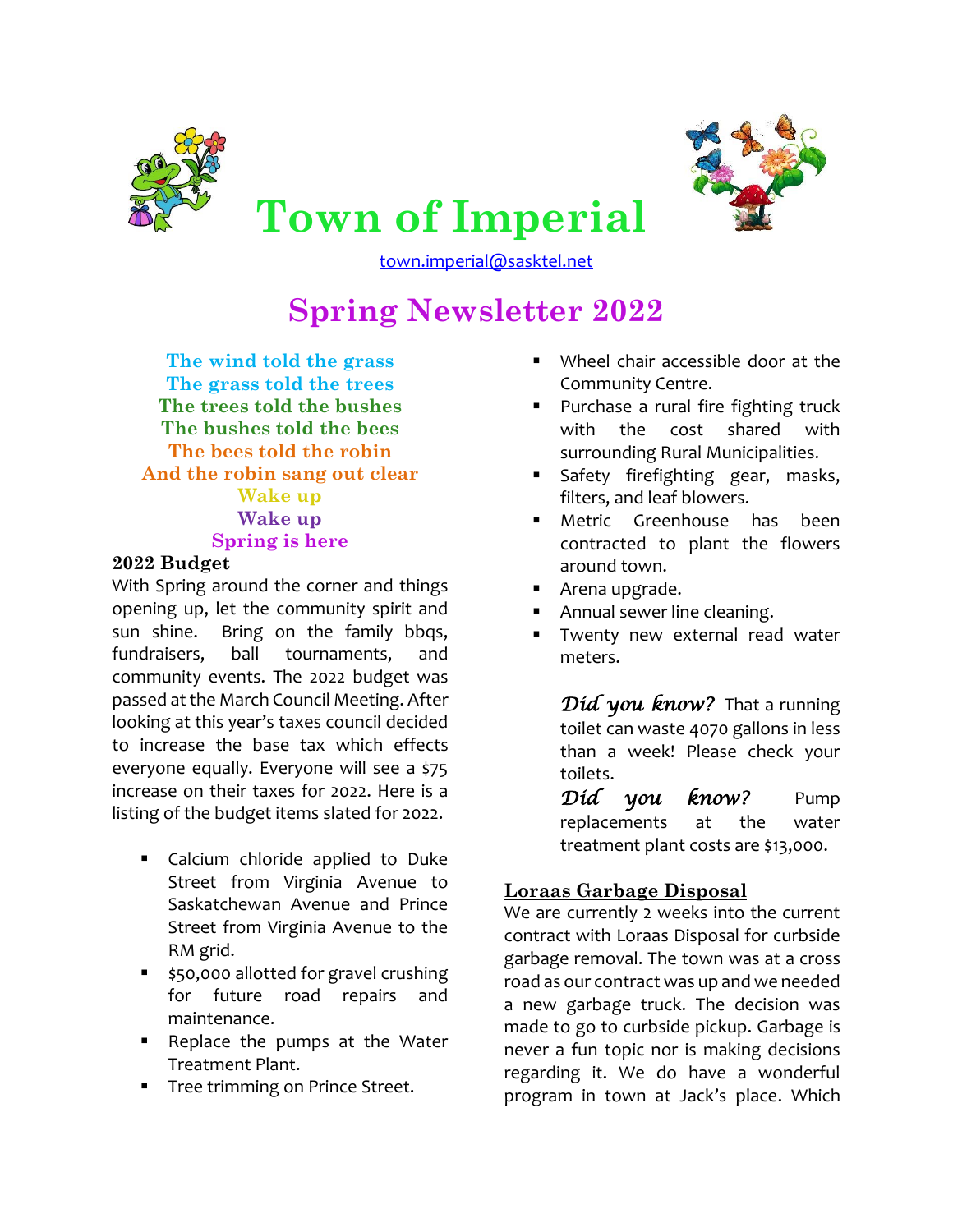helps reduce waste in our Waste transfer station. Even with that the town was still losing a significant amount of money in garbage. So some changes were made, first being curbside pickup, second commercial businesses are now paying their own tipping fees based on their specific need and the last piece is the that fees at the waste transfer station needed to increase.

# **Waste Transfer Station Hours of Operations**

April 1 – October 31: Tuesday, Thursday & Saturday - Noon – 5 p.m.

**Waste Transfer Station Fees**

5 or less bags of waste **\$10**

Small utility trailer **\$20**

½ ton truck load **\$30**

Large utility trailers **\$75 to \$100**

Mattress, box spring, couch, appliance

BBQ's, propane tank **\$20 per item**

Metal sheds **\$40 each**

Shingles by appointment only **\$7.50 per bundle**

Wood waste (untreated lumber, trees, shrubs, stumps, branches) **N/C dumped in the pit** Un-bagged yard waste (leaves, grass clippings and garden refuse) **N/C dumped in composting pile**

Just a reminder that tree branches and leaves are now picked up semiannually. The next scheduled pick up is after the May long weekend. The fall pick up will be after the Thanksgiving long weekend. Tree branches and leaves are free to take to the waste transfer station, if you are unable to do so and would like the town to take them before a scheduled pick up you can call the office and for \$10.00 you can have them picked up.

**Reminder all leaves must be in a biodegradable bag for spring and fall pickup. Large biodegradable plastic leaf bags (35" x 55") are available at the town office for \$1.00 per bag.**

## **Watering Days**

Below is a schedule of the days when you can water your lawns and gardens: North side of Royal Street-Wed, Fri, & Sun South side of Royal Street-Tues, Thurs & Sat There is no watering on Mondays. Early morning and evenings are the most efficient watering times.

## *Permits*

Permits are required for all new building construction; garages, carports, decks, mobile home; relocation of an existing building; demolition of an existing building; fireplaces, wood stoves & heaters; retaining walls; temporary buildings; renovations, alterations & additions to an existing building; & basement development in a dwelling unit **prior** to any work being undertaken. **A stop work order will be issued if permits are not in place before construction or renovations begin.** Please understand that even though it is an added cost to your renovation or addition however for your safety and insurance purposes a permit is a cheap precaution to take. And down the road if you are selling your home people interested in buying them are now asking to see the permits used when considering a sale. We would also like to let you know that the town does not make much money off the permit fees. They are \$70 which is just for the administrative work to submit the permits. Permits are **Not** required for fences; driveways & parking lots; sidewalks; painting, decorating, laying carpet & general maintenance; replacement using